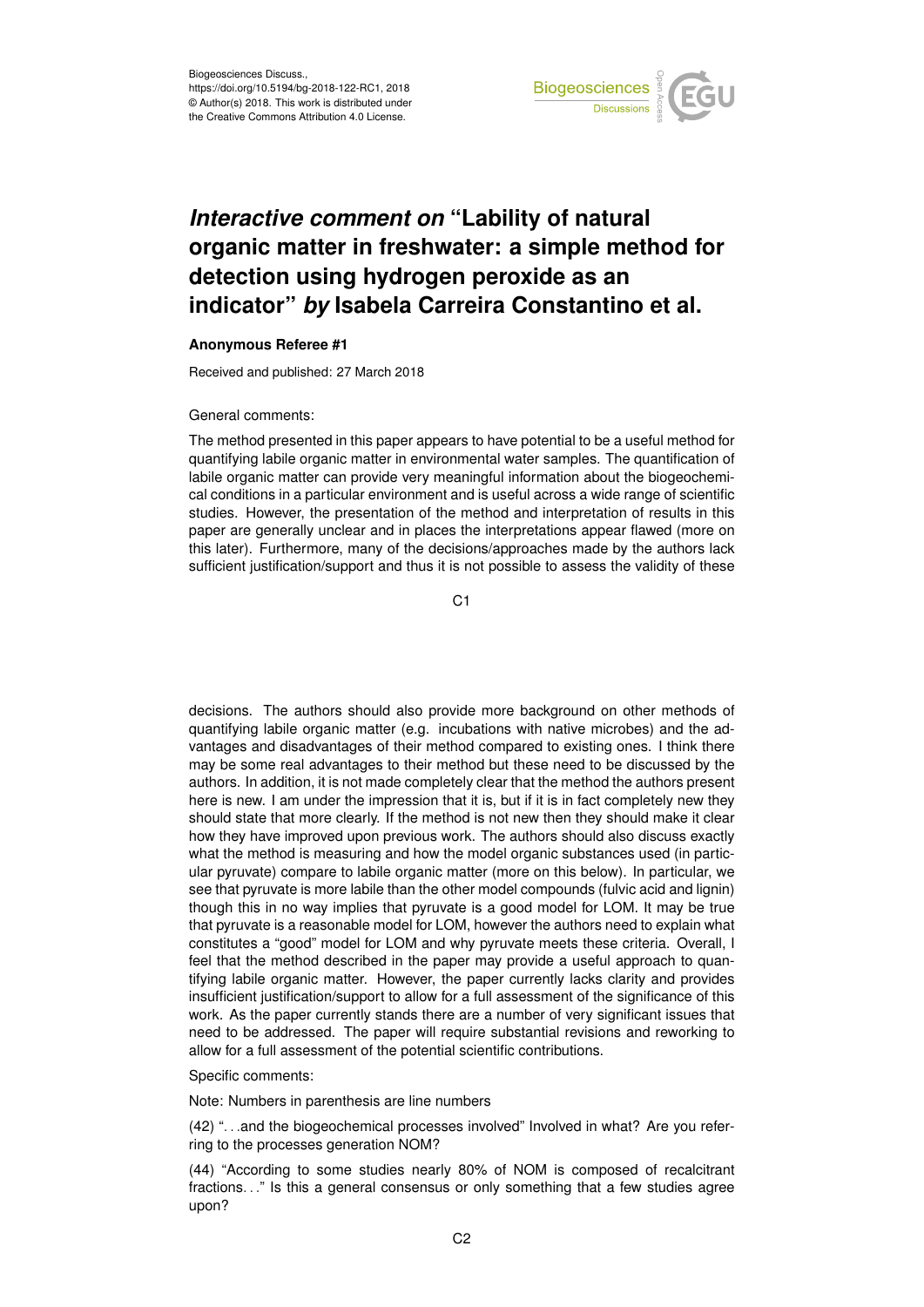(47) "important for several environmental reactions. . ." such as?

(48-49) "HS are considered recalcitrant compounds if their resistance to chemical and microbiological degradation is taken into consideration" (my emphasis added). Isn't this how recalcitrant is defined? You might want to change "if their resistance" to "as they are resistant to" and remove "is taken into consideration". This would make more sense.

(63-64) ". . .that is more biodegradable". More relative to what? Maybe rewrite as "LOM is operationally defined as the fraction of NOM that is biodegradable under a set of defined conditions"

(64-65) "...by the photodegradation of organic compounds". Provide citations here.

(65-67) Is it always (or generally) true that allochthonous material is more recalcitrant? If so provide citations.

(70-76) This paragraph is awkwardly written and unclear.

(77-79) These sentences are awkward/unclear. Maybe say something like "NOM can be measured by (state method), however this method only provide information about bulk concentration and does not provide info about the relative amounts of LOM and ROM"

(84-87) Very unclear. You write "we hypothesize that LOM is fresh and reactive. . ." By definition LOM is reactive so as stated it is an awkward hypothesis and needs to be reworded or reworked.

(86-87) ". . .transforming them into NOM oxidizing." This sentence does not make sense.

Section 2.2.2 Microcosms experiments is not clearly presented. It is not obvious from reading whether you are describing the method that is then used in section 2.2.4 or if you are describing a separate set of experiment from section 2.2.4. You should make

 $C<sub>3</sub>$ 

this more clear by possibly renaming section 2.2.2 to "Microcosm experiments: Model organic compounds".

(116-117) "Some organic compounds were chosen to represent models of LOM and ROM." Which compounds for LOM and which for ROM? I realize that pyruvate is for LOM and the others for ROM but it is awkward to write "some organic compounds" as opposed to stating which ones. Also you should provide a discussion justifying why you chose these compounds as model compounds. You obviously had some reason for selecting these but need to justify the decision and provide citations supporting the decision where applicable.

Section 2.2.3 Data treatment. There are essentially no details provided about the kinetic models used and how you fit your data to these models. You need to provide more details and justification of your approach.

(136) "Considering the previously evaluated results", what results are you referring to?

(136-137) "the best model compounds were determined to be fulvic acid and sodium pyruvate". Best how? What was your criteria for best? Presumably fulvic acid and lignin were tested to see which was a better ROM model. However, you only tested one potential LOM (i.e. pyruvate) so it is not fair to say it was the best model. You could potentially say it was a suitable model. This raises a more general issue, that there needs to be better justification/support for your choices. In particular, pyruvate appear (based on your data) to be more labile that fulvic acid. This is reasonable, but it does not necessarily mean that it is a good model for LOM. It is conceivable that another model compound may be even more labile than pyruvate. Thus, while pyruvate may be labile, it might not be nearly as labile as other compounds. Therefore, when you use pyruvate data in your kinetic modeling it becomes unclear exactly what your quantification of LOM means. More discussion and justification is needed here.

(143) Any reason why 0.45 um filter was used? A 0.2 um filter would have been more ideal for removing microbes. This may not really have affected your results, but you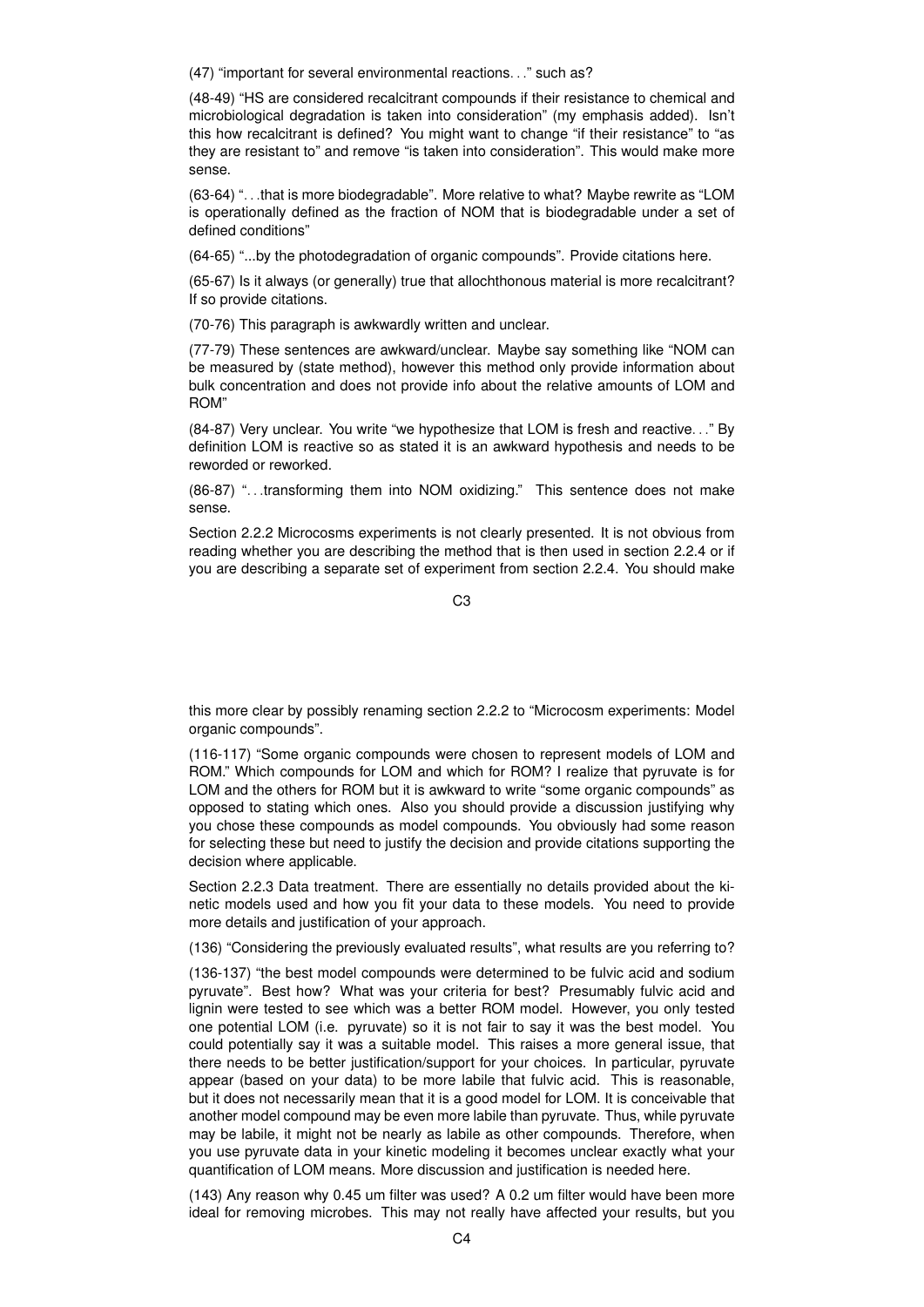should explain/justify your choice here.

(156-159) You state that the data follow a zero-order law. Is there any theoretical reason why this would be true? Even if the data follow this law, you should provide some discussion/justification as to why it follows a zero-order law.

Section 3.1. You state that H2O2 consumption is virtually non-existent until 1400 minutes after the start of the experiment. Why is this the case? You should provide conceptual/theoretical discussion explaining this.

(163) the numbers reported here do not agree with the numbers in Table 1.

Figure 1. The data do not all appear to follow a zero-order law. If the data fit a zeroorder law, then C/Co vs. time should be linear (at least the portion following the 1400 minute lag should be). However, the data do not appear linear in many cases and thus your contention that they follow a zero-order relationship does not appear to be completely reasonable. This issue is part of a broader issue here where there is often insufficient justification for the statements made in the paper. As the paper is currently presented you do not explain how model parameters were fit (e.g., was a least squares fitting approach used) or how models were chosen. For example, was a zero-order model used because it fit better than a 1st-order model? Or was the model chosen for theoretical considerations. Discussion on these issues is required.

Table 1: Similar comments as for Figure 1. Also the number of significant figures for the "Lignin" column" differs from the other columns. Also you should include discussion and information showing how good the fits are for the estimated parameters (K). Currently there is no way to assess if the parameters reported in Table 1 are good fits. This is very important as it is presently not possible to assess if the kinetic models chosen to fit the experimental data are reasonable models. As I have mentioned above the zero-order fit for fulvic acid and lignin appears that it might not be all that reasonable. Furthermore, you should provide any available justification as to why the pyruvate data should fit a 1st-order model.

C5

In section 3.1 you mention that pyruvate was oxidizing (as indicated by consumption of H2O2). However, you provide no indication of the extent of oxidation (did it completely oxidize to CO2 or did it go to an simpler organic compound)? Did you measure changes in TOC during these experiments? If so it would be useful to include and discuss this data for both the pyruvate and fulvic acid experiments. This issue comes back to the previously stated issue that you do not explain exactly what you are measuring by using pyruvate as a model for LOM. It is totally conceivable that other model substances for LOM might oxidize more (and thus consume more H2O2) or less (and consume less H2O2) than pyruvate. Thus, had you used those substances you would have gotten completely different rate constants and your equations 2 and 3, which you use to estimate LOM in natural samples would have been different. A full and discussion of these issues, and presentation of data that might help to resolve this questions is crucial to demonstrating the utility of the method presented in your paper. Resolving/addressing these issues is crucial to demonstrating the validity/utility of your method.

(178) The numbers here do not agree with the table.

Equation 1: Justification for choosing this model should be discussed.

(249-250) You state that the results are in agreement with a zero-order model. If there was LOC in the samples wouldn't you expect (at least based on your earlier conclusions) that the samples would follow a 1st-order model. Recall that you stated your pyruvate data followed a 1st-order model and your fulvic data a zero-order model.

(255-275) Your conclusions/statements here are unclear and do not seem valid. You conclude that "these results indicate that freshwater from the Preto River predominantly consists of ROM". I would expect the freshwater only experiment to have very similar behavior to the freshwater with fulvic acid (since the fulvic acid adds only ROM). I would also expect the freshwater+pyruvate samples to consume H2O2 faster than the only freshwater sample, since the addition of pyruvate adds LOM. Thus, I do not believe that you can conclude from these results that the Preto River water consists predomi